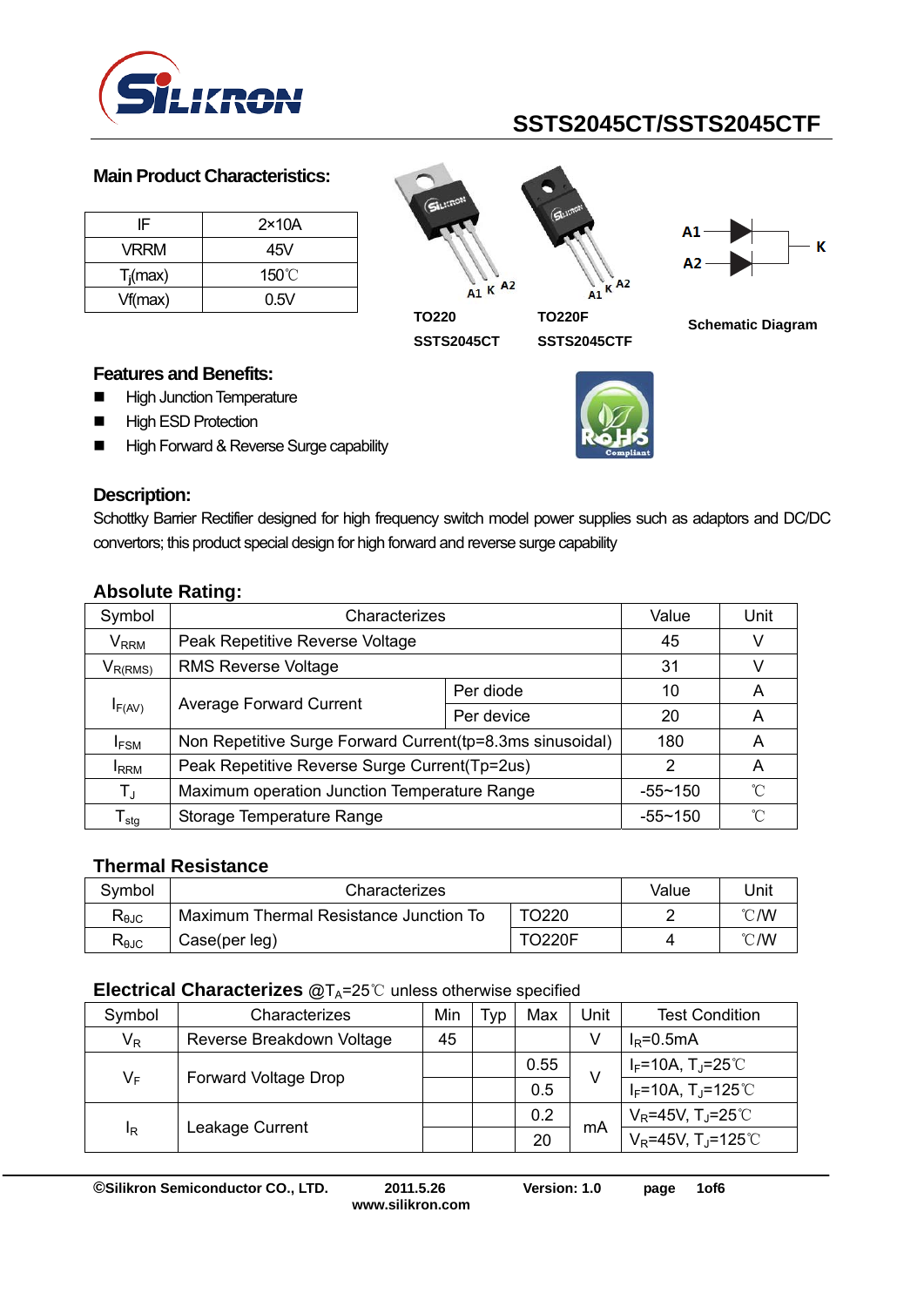

**I-V Curves:** 







**Figure 3**:**Typical Reverse Characteristics**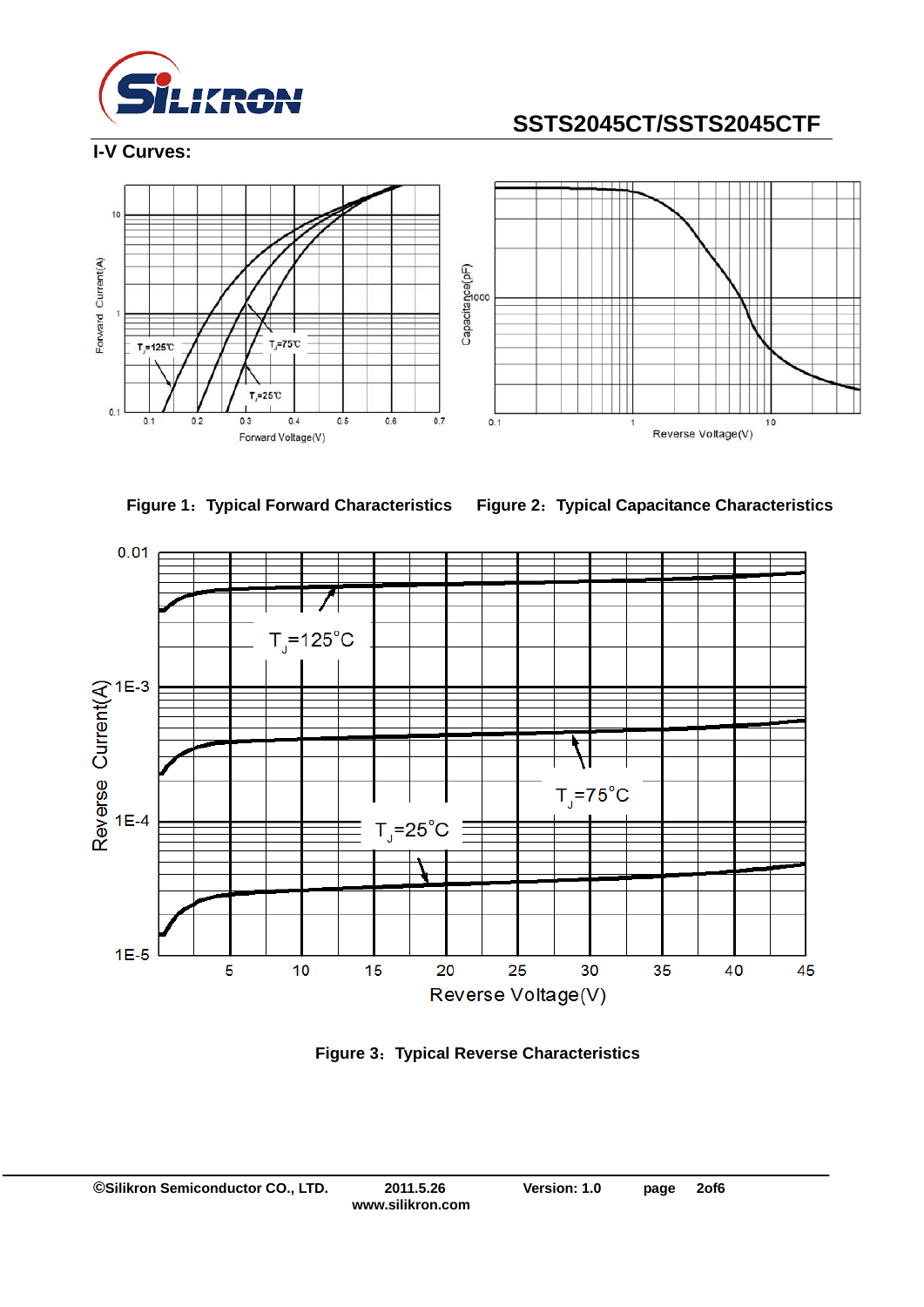

**Mechanical Data**: **TO220:** 



|                | <b>Dimension In Millimeters</b><br><b>Symbol</b> |                | <b>Dimension In Inches</b> |                |                |             |
|----------------|--------------------------------------------------|----------------|----------------------------|----------------|----------------|-------------|
|                | Min                                              | <b>Nom</b>     | Max                        | Min            | <b>Nom</b>     | Max         |
| А              | 4.400                                            | 4.550          | 4.700                      | 0.173          | 0.179          | 0.185       |
| A1             | 1.270                                            | 1.300          | 1.330                      | 0.050          | 0.051          | 0.052       |
| A2             | 2.590                                            | 2.690          | 2.790                      | 0.102          | 0.106          | 0.110       |
| b              | 0.770                                            |                | 0.900                      | 0.030          |                | 0.035       |
| b <sub>2</sub> | 1.230                                            | ÷.             | 1.360                      | 0.048          | ÷.             | 0.054       |
| c              | 0.480                                            | 0.500          | 0.520                      | 0.019          | 0.020          | 0.020       |
| D              | 15.100                                           | 15.400         | 15.700                     |                | 0.606          |             |
| D <sub>1</sub> | 9.000                                            | 9.100          | 9.200                      | 0.354          | 0.358          | 0.362       |
| <b>DEP</b>     | 0.050                                            | 0.285          | 0.520                      | 0.002          | 0.011          | 0.020       |
| E              | 10.060                                           | 10.160         | 10.260                     | 0.396          | 0.400          | 0.404       |
| E1             |                                                  | 8.700          |                            |                | 0.343          |             |
| ΦP1            | 1.400                                            | 1.500          | 1.600                      | 0.055          | 0.059          | 0.063       |
| e              |                                                  | 2.54BSC        |                            | 0.1BSC         |                |             |
| e1             |                                                  | 5.08BSC        |                            | 0.2BSC         |                |             |
| Η1             | 6.100                                            | 6.300          | 6.500                      | 0.240          | 0.248          | 0.256       |
| L              | 12.750                                           | 12.960         | 13.170                     | 0.502          | 0.510          | 0.519       |
| L1             |                                                  |                | 3.950                      |                |                | 0.156       |
| L <sub>2</sub> |                                                  | 1.85REF        |                            | 0.073REF       |                |             |
| ΦР             | 3.570                                            | 3.600          | 3.630                      | 0.141          | 0.142          | 0.143       |
| Q              | 2.730                                            | 2.800          | 2.870                      | 0.107          | 0.110          | 0.113       |
| Q1             | ۰                                                | 0.200          | ÷                          |                | 0.008          | ٠           |
| θ1             | $5^{\circ}$                                      | $7^{\circ}$    | $9^0$                      | $5^{\circ}$    | $7^0$          | $9^0$       |
| $\Theta$ 2     | 1 <sup>0</sup>                                   | 3 <sup>0</sup> | $5^{\circ}$                | 1 <sup>0</sup> | 3 <sup>0</sup> | $5^{\circ}$ |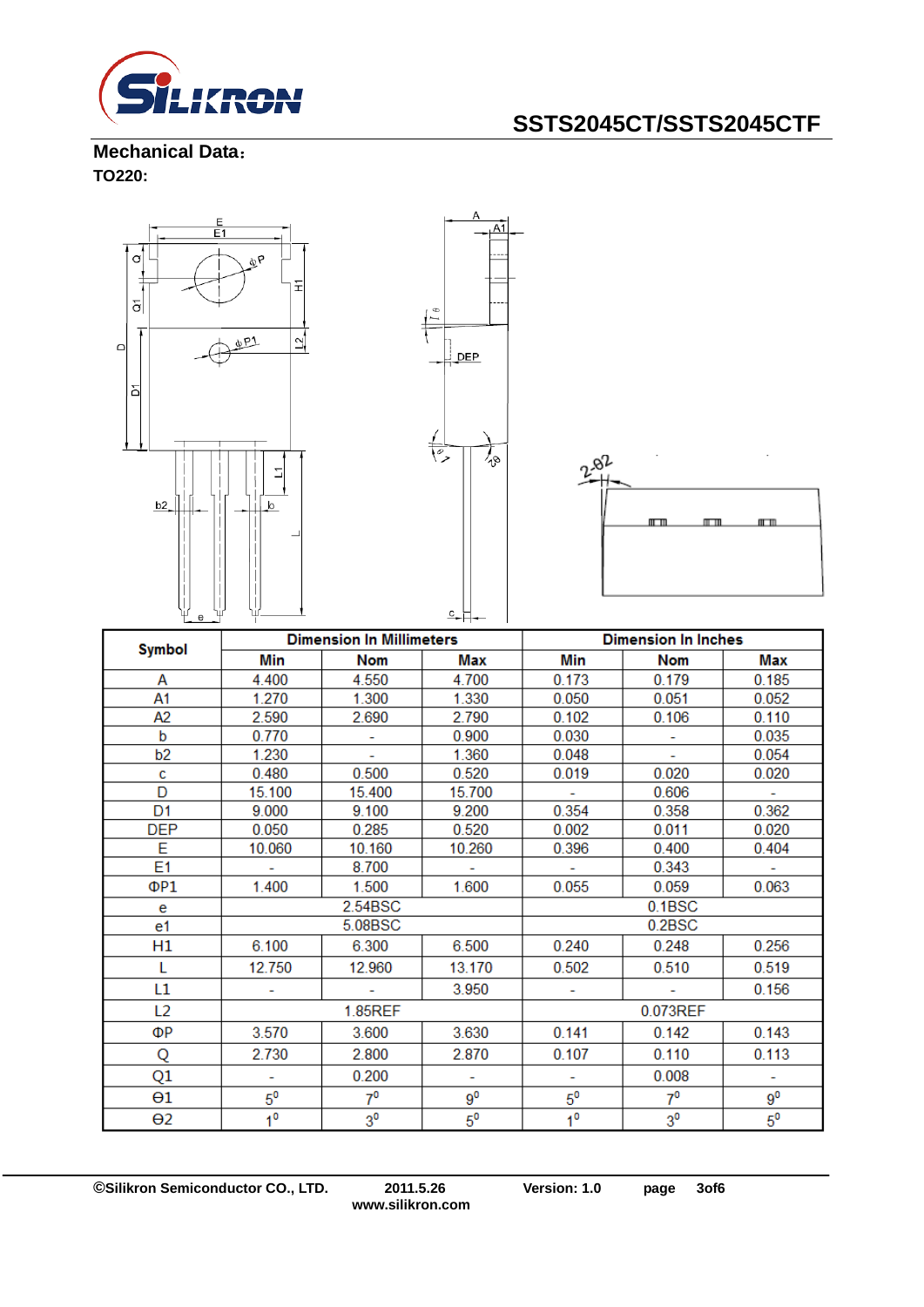

#### **TO220F**:







|                       | <b>Dimension In Millimeters</b> |            | <b>Dimension In Inches</b> |         |            |       |
|-----------------------|---------------------------------|------------|----------------------------|---------|------------|-------|
| Symbol                | Min                             | Nom        | Max                        | Min     | <b>Nom</b> | Max   |
| Ε                     | 9.960                           | 10.160     | 10.360                     | 0.392   | 0.400      | 0.408 |
| А                     | 4.500                           | 4.700      | 4.900                      | 0.177   | 0.185      | 0.193 |
| Α1                    | 2.340                           | 2.540      | 2.740                      | 0.092   | 0.100      | 0.108 |
| A2                    | 0.950                           | 1.050      | 1.150                      | 0.037   | 0.041      | 0.045 |
| A3                    | 0.420                           | 0.520      | 0.620                      | 0.017   | 0.020      | 0.024 |
| A4                    | 2.650                           | 2.750      | 2.850                      | 0.104   | 0.108      | 0.112 |
| с                     | ÷.                              | 0.500      | ٠                          |         | 0.020      | ÷.    |
| D                     | 15.670                          | 15.870     | 16.070                     | 0.617   | 0.625      | 0.633 |
| Q                     | 3.200                           | 3.300      | 3.400                      | 0.126   | 0.130      | 0.134 |
| H <sub>1</sub>        | 6.480                           | 6.680      | 6.880                      | 0.255   | 0.263      | 0.271 |
| е                     |                                 | 2.54BSC    |                            | 0.10BSC |            |       |
| ФP                    |                                 | 3.183      |                            |         | 0.125      |       |
| L                     | 12.780                          | 12.980     | 13.180                     | 0.503   | 0.511      | 0.519 |
| D1                    | 8.990                           | 9.190      | 9.390                      | 0.354   | 0.362      | 0.370 |
| ΦP1                   | 1.400                           | 1.500      | 1.600                      | 0.055   | 0.059      | 0.063 |
| ΦP2                   | ۰                               | 3.450      | ۰                          | ۰       | 0.136      | ۰     |
| $\Theta$ 1            | 4°                              | 5°         | 6°                         | 4°      | 5°         | 6°    |
| $\Theta$ <sub>2</sub> | ۰                               | $45^\circ$ |                            | ٠       | $45^\circ$ | ۰     |
| <b>DEP</b>            | 0.050                           | 0.100      | 0.150                      | 0.002   | 0.004      | 0.006 |
| F1                    | 1.900                           | 2.000      | 2.100                      | 0.075   | 0.079      | 0.083 |
| F2                    | 8.980                           | 9.180      | 9.380                      | 0.354   | 0.361      | 0.369 |
| F3                    | 3.200                           | 3.300      | 3.400                      | 0.126   | 0.130      | 0.134 |
| G2                    | 6.900                           | 7.000      | 7.100                      | 0.272   | 0.276      | 0.280 |
| b1                    | 1.170                           | 1.205      | 1.240                      | 0.046   | 0.047      | 0.049 |
| b2                    | 0.770                           | 0.810      | 0.850                      | 0.030   | 0.032      | 0.033 |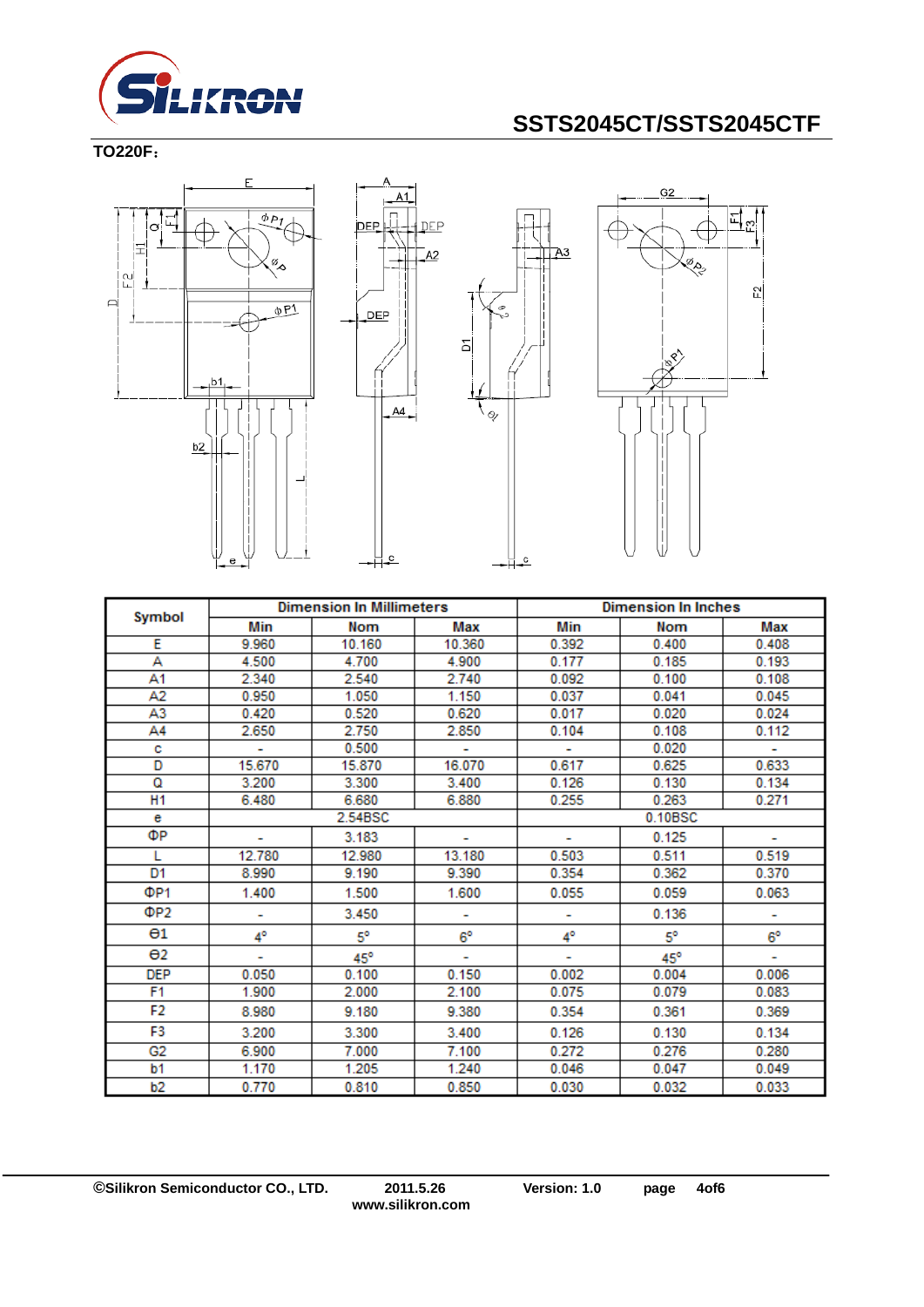

## **Ordering and Marking Information**

## **Device Marking: SSTS2045CT&SSTS2045CTF**

**Package (Available) TO-220&TO220F Operating Temperature Range C : -55 to 150 ºC** 

## **Devices per Unit**

| <b>Packag</b><br>$\vert$ e Type | Tube | Units/   Tubes/Inne   Units/Inne<br><b>Box</b> | <b>Box</b> | <b>Inner</b><br><b>Boxes/Carton</b><br><b>Box</b> | <b>Units/Carto</b><br>n<br><b>Box</b> |
|---------------------------------|------|------------------------------------------------|------------|---------------------------------------------------|---------------------------------------|
| <b>TO220</b>                    | 50   | 20                                             | 1000       | 6                                                 | 6000                                  |
| <b>TO220F</b>                   | 50   | 20                                             | 1000       | 6                                                 | 6000                                  |

## **Reliability Test Program**

| <b>Test Item</b>   | <b>Conditions</b>   | <b>Duration</b>   | <b>Sample Size</b>  |
|--------------------|---------------------|-------------------|---------------------|
| <b>High</b>        | Ti=125℃ to 175℃ @   | 168 hours         | 3 lots x 77 devices |
| <b>Temperature</b> | 80% of Max          | 500 hours         |                     |
| <b>Reverse</b>     | <b>VDSS/VCES/VR</b> | <b>1000 hours</b> |                     |
| Bias(HTRB)         |                     |                   |                     |